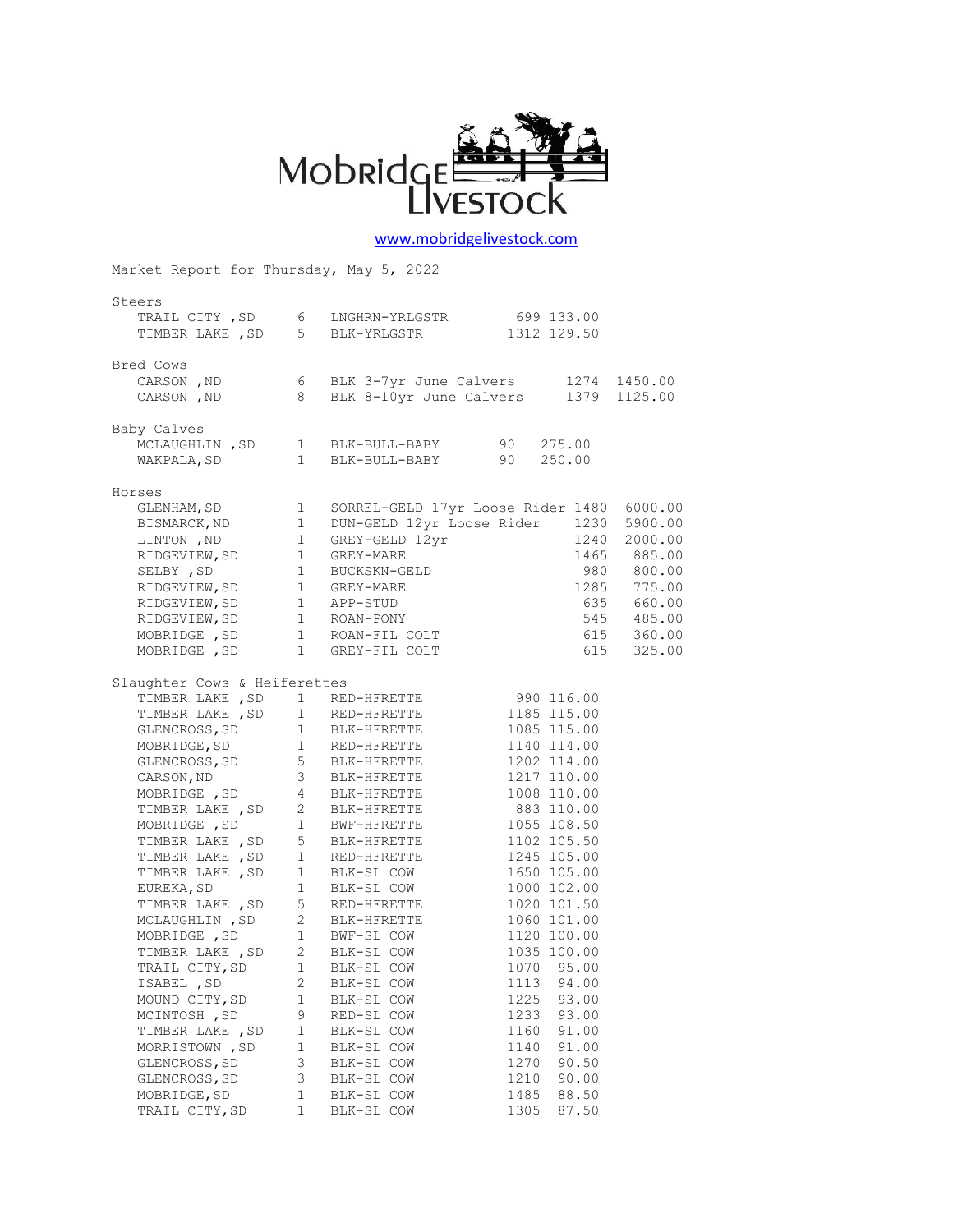| GLENCROSS, SD 7 BLK-SL COW<br>GLENCROSS, SD 4 BLK-SL COW<br>MCLAUGHLIN , SD 1 BLK-SL COW<br>CARSON , ND 1 BLK-SL COW<br>GLENCROSS, SD 1 BLK-SL COW<br>GLENCROSS, SD 1 BLK-SL COW<br>MOBRIDGE, SD 1 BWF-SL COW<br>TIMBER LAKE , SD 1 BWF-SL C                  |                |            |                              | 1415 | 86.75                    |
|---------------------------------------------------------------------------------------------------------------------------------------------------------------------------------------------------------------------------------------------------------------|----------------|------------|------------------------------|------|--------------------------|
|                                                                                                                                                                                                                                                               |                |            |                              |      | 1411 86.00               |
|                                                                                                                                                                                                                                                               |                |            |                              |      | 1525 86.00               |
|                                                                                                                                                                                                                                                               |                |            |                              |      |                          |
|                                                                                                                                                                                                                                                               |                |            |                              |      | 1220 85.00<br>1615 85.00 |
|                                                                                                                                                                                                                                                               |                |            |                              |      | 1655 85.00               |
|                                                                                                                                                                                                                                                               |                |            |                              |      | 1055 85.00               |
|                                                                                                                                                                                                                                                               |                |            |                              |      | 1370 85.00               |
|                                                                                                                                                                                                                                                               |                |            |                              |      | 1540 85.00               |
|                                                                                                                                                                                                                                                               |                |            |                              |      | 1415 85.00               |
| MCLAUGHLIN, SD 3 BLK-SL COW                                                                                                                                                                                                                                   |                |            |                              |      |                          |
|                                                                                                                                                                                                                                                               |                |            |                              |      | 1180 85.00<br>1520 84.50 |
|                                                                                                                                                                                                                                                               |                |            |                              |      |                          |
| MOBRIDGE, SD 1 KWE-SL COW<br>MCINTOSH , SD 1 BLK-SL COW<br>MCINTOSH , SD 2 RED-SL COW<br>MATAUGA , SD 1 BLK-SL COW<br>WATAUGA , SD 1 BLK-SL COW                                                                                                               |                |            |                              |      | 1585 84.50               |
|                                                                                                                                                                                                                                                               |                |            |                              |      | 1415 84.50<br>1578 84.50 |
|                                                                                                                                                                                                                                                               |                |            |                              |      |                          |
|                                                                                                                                                                                                                                                               |                |            |                              |      | 1410 84.50               |
| BOWDLE, SD 1 BLK-SL COW<br>TIMBER LAKE, SD 1 BLK-SL COW<br>WATAUGA, SD 2 BLK-SL COW<br>TIMBER LAKE, SD 1 BLK-SL COW<br>TIMBER LAKE, SD 1 BLK-SL COW                                                                                                           |                |            |                              |      | 1395 84.50               |
|                                                                                                                                                                                                                                                               |                |            |                              |      | 1380 84.50               |
|                                                                                                                                                                                                                                                               |                |            |                              |      | 1333 84.00               |
|                                                                                                                                                                                                                                                               |                |            |                              |      | 1475 83.50               |
| GLENCROSS, SD                                                                                                                                                                                                                                                 |                |            | 1 BLK-SL COW<br>1 BLK-SL COW |      | 1305 83.50<br>1320 83.50 |
| SELFRIDGE, ND                                                                                                                                                                                                                                                 |                |            |                              |      |                          |
| SELFRIDGE, ND 1 BLK-SL COW                                                                                                                                                                                                                                    |                |            |                              |      | 1335 83.50               |
|                                                                                                                                                                                                                                                               |                |            |                              |      |                          |
|                                                                                                                                                                                                                                                               |                |            |                              |      | 1445 83.50<br>1365 83.50 |
|                                                                                                                                                                                                                                                               |                |            |                              |      | 1730 83.50               |
|                                                                                                                                                                                                                                                               |                |            |                              |      | 1248 83.50               |
|                                                                                                                                                                                                                                                               |                |            |                              |      | 1560 83.00               |
| MOUND CITY, SD 1 BLK-SL COW<br>BOWDLE, SD 1 BLK-SL COW<br>CARSON , ND 1 BWF-SL COW<br>MCLAUGHLIN , SD 2 BLK-SL COW<br>TIMBER LAKE , SD 1 BLK-SL COW<br>CARSON , ND 1 BLK-SL COW<br>CARSON , ND 1 BLK-SL COW                                                   |                |            |                              |      | 1300 83.00               |
|                                                                                                                                                                                                                                                               |                |            |                              |      | 1400 83.00               |
|                                                                                                                                                                                                                                                               |                |            |                              |      | 1360 83.00               |
|                                                                                                                                                                                                                                                               |                |            |                              |      | 1475 83.00               |
|                                                                                                                                                                                                                                                               |                |            |                              |      |                          |
|                                                                                                                                                                                                                                                               |                |            |                              |      | 1545 83.00               |
|                                                                                                                                                                                                                                                               |                |            |                              |      | 1645 83.00<br>1238 83.00 |
| CARSON , ND<br>I BLK-SL COW<br>ISABEL, SD<br>I BLK-SL COW<br>RALEIGH , ND<br>I BLK-SL COW<br>RALEIGH , ND<br>I BLK-SL COW<br>ISABEL , SD<br>I BLK-SL COW<br>MCINTOSH , SD<br>3 BLK-SL COW<br>JAVA , SD<br>1 BLK-SL COW<br>JAVA , SD<br>1 BLK-SL COW<br>JAVA , |                |            |                              |      |                          |
| TIMBER LAKE, SD 1 BLK-SL COW<br>TRAIL CITY, SD 1 BLK-SL COW<br>TRAIL CITY, SD 1 BLK-SL COW<br>TIMBER LAKE, SD 1 BLK-SL COW<br>ISABEL, SD 1 BLK-SL COW<br>RALEIGH, ND 1 BLK-SL COW<br>MOBRIDGE, SD 1 BLK-SL COW<br>MOBRIDGE, SD 1 BLK-SL COW<br>               |                |            |                              |      | 1325 82.50               |
|                                                                                                                                                                                                                                                               |                |            |                              |      | 1225 82.50               |
|                                                                                                                                                                                                                                                               |                |            |                              |      | 1175 82.50               |
|                                                                                                                                                                                                                                                               |                |            |                              |      | 1460 82.50               |
|                                                                                                                                                                                                                                                               |                |            |                              |      | 1275 82.50               |
|                                                                                                                                                                                                                                                               |                |            |                              |      | 1575 82.50<br>1280 82.50 |
|                                                                                                                                                                                                                                                               |                |            |                              |      |                          |
|                                                                                                                                                                                                                                                               |                |            |                              |      | 1300 82.50               |
|                                                                                                                                                                                                                                                               |                |            |                              | 1305 | 82.50                    |
| SELFRIDGE, ND                                                                                                                                                                                                                                                 | 1              | BLK-SL COW |                              | 1345 | 82.50                    |
| ISABEL, SD                                                                                                                                                                                                                                                    | 1              | BLK-SL COW |                              | 1320 | 82.50                    |
| TIMBER LAKE, SD                                                                                                                                                                                                                                               | 1              | RED-SL COW |                              | 1380 | 82.50                    |
| MCLAUGHLIN, SD                                                                                                                                                                                                                                                | $\mathbf{1}$   | BLK-SL COW |                              | 1355 | 82.50                    |
| MOBRIDGE, SD                                                                                                                                                                                                                                                  | 1              | RED-SL COW |                              | 1345 | 82.50                    |
| ISABEL , SD                                                                                                                                                                                                                                                   | 1              | BLK-SL COW |                              | 1610 | 82.00                    |
| MCINTOSH , SD                                                                                                                                                                                                                                                 | 4              | RED-SL COW |                              | 1515 | 82.00                    |
| MOBRIDGE, SD                                                                                                                                                                                                                                                  | $\mathbf 1$    | BLK-SL COW |                              | 1180 | 82.00                    |
| GLENCROSS, SD                                                                                                                                                                                                                                                 | $\overline{c}$ | BLK-SL COW |                              | 1205 | 82.00                    |
|                                                                                                                                                                                                                                                               | 1              |            |                              | 1340 | 82.00                    |
| MCINTOSH , SD                                                                                                                                                                                                                                                 |                | RWF-SL COW |                              |      |                          |
| MOBRIDGE, SD                                                                                                                                                                                                                                                  | 1              | BLK-SL COW |                              | 1185 | 82.00                    |
| CARSON, ND                                                                                                                                                                                                                                                    | 1              | BLK-SL COW |                              | 1140 | 82.00                    |
| ISABEL, SD                                                                                                                                                                                                                                                    | 1              | BLK-SL COW |                              | 1085 | 81.50                    |
| ISABEL, SD                                                                                                                                                                                                                                                    | $\mathbf{1}$   | BLK-SL COW |                              | 1290 | 81.50                    |
| ISABEL, SD                                                                                                                                                                                                                                                    | 1              | BLK-SL COW |                              | 1380 | 81.50                    |
| TIMBER LAKE, SD                                                                                                                                                                                                                                               | 1              | BWF-SL COW |                              | 1295 | 81.50                    |
| MCINTOSH , SD                                                                                                                                                                                                                                                 | 6              | RED-SL COW |                              | 1353 | 81.50                    |
| HOVEN, SD                                                                                                                                                                                                                                                     | 1              | BLK-SL COW |                              | 1300 | 81.50                    |
| TIMBER LAKE, SD                                                                                                                                                                                                                                               | $\mathbf{1}$   | BLK-SL COW |                              | 1210 | 81.50                    |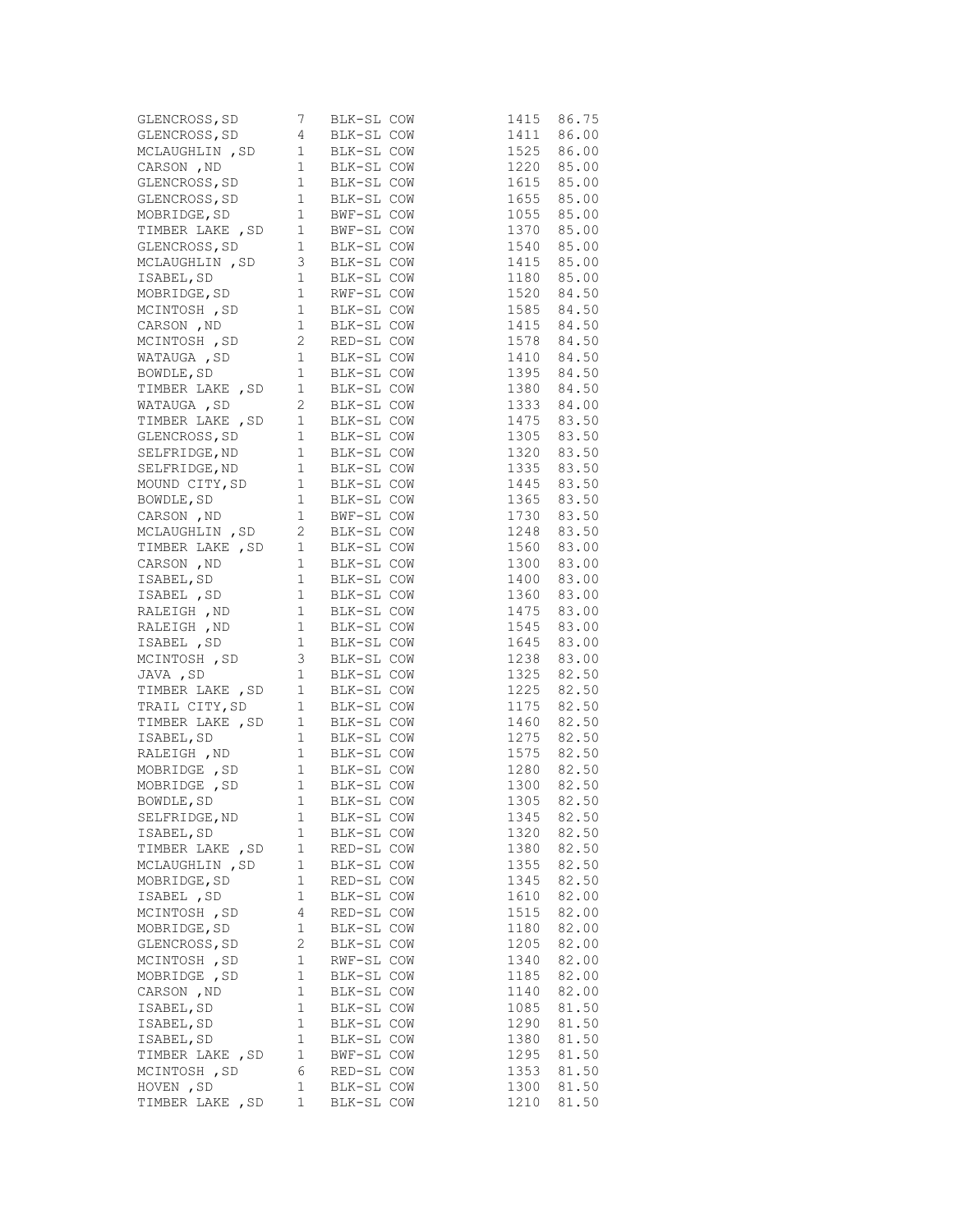| CARSON , ND<br>I BWF-SL COW 1340 81.50<br>TIMBER LAKE , SD 1 RED-SL COW 1235 81.50<br>GLENCROSS, SD 1 BLK-SL COW 1425 81.50<br>MCINTOSH , SD 1 BLK-SL COW 1360 81.50<br>MOBRIDGE , SD 1 BLK-SL COW 1360 81.50<br>BOWDLE, SD 1 BLK-SL COW       |              |              |                                        |             |
|------------------------------------------------------------------------------------------------------------------------------------------------------------------------------------------------------------------------------------------------|--------------|--------------|----------------------------------------|-------------|
|                                                                                                                                                                                                                                                |              |              |                                        |             |
|                                                                                                                                                                                                                                                |              |              |                                        |             |
|                                                                                                                                                                                                                                                |              |              |                                        |             |
|                                                                                                                                                                                                                                                |              |              |                                        |             |
|                                                                                                                                                                                                                                                |              |              |                                        |             |
|                                                                                                                                                                                                                                                |              |              |                                        |             |
|                                                                                                                                                                                                                                                |              |              |                                        |             |
|                                                                                                                                                                                                                                                |              |              |                                        |             |
|                                                                                                                                                                                                                                                |              |              |                                        | 1655 81.00  |
|                                                                                                                                                                                                                                                |              |              |                                        | 1170 81.00  |
|                                                                                                                                                                                                                                                |              |              |                                        | 1315 81.00  |
|                                                                                                                                                                                                                                                |              |              |                                        | 1370 81.00  |
|                                                                                                                                                                                                                                                |              |              |                                        | 1695 81.00  |
| MCINTOSH , SD 2 BLK-SL COW<br>MOBRIDGE, SD 1 BWF-SL COW<br>TRAIL CITY , SD 1 BLK-SL COW<br>MORRISTOWN , SD 1 BLK-SL COW<br>BOWDLE, SD 1 BLK-SL COW<br>SELFRIDGE, ND 1 RED-SL COW<br>MCLAUGHLIN , SD 1 BWF-SL COW<br>RALEIGH , ND 1 BLK-SL CO   |              |              |                                        | 1235 81.00  |
|                                                                                                                                                                                                                                                |              |              |                                        | 1260 81.00  |
|                                                                                                                                                                                                                                                |              |              |                                        |             |
|                                                                                                                                                                                                                                                |              |              | 1300 81.00<br>1315 81.00               | 1315 81.00  |
|                                                                                                                                                                                                                                                |              |              |                                        | 1510 80.50  |
|                                                                                                                                                                                                                                                |              |              |                                        | 1305 80.50  |
|                                                                                                                                                                                                                                                |              |              |                                        | 1395 80.50  |
|                                                                                                                                                                                                                                                |              |              |                                        | 1225 80.50  |
|                                                                                                                                                                                                                                                |              |              |                                        |             |
|                                                                                                                                                                                                                                                |              |              |                                        |             |
| TRABEL, SD 1 BLK-SL COW<br>ISABEL, SD 1 BLK-SL COW<br>EUREKA, SD 1 BLK-SL COW<br>BOWDLE, SD 1 BLK-SL COW<br>BOWDLE, SD 1 BLK-SL COW<br>TIMBER LAKE, SD 1 BLK-SL COW<br>ISABEL, SD 1 BLK-SL COW<br>ISABEL, SD 1 BLK-SL COW                      |              |              | 1210 80.50<br>1395 80.00<br>1280 80.00 |             |
| TIMBER LAKE, SD 1 BLK-SL COW                                                                                                                                                                                                                   |              |              |                                        | 1530 80.00  |
|                                                                                                                                                                                                                                                |              |              |                                        | 1380 80.00  |
| TIMBER LAKE, SD 1 BLK-SL COW<br>MCINTOSH, SD 3 RED-SL COW                                                                                                                                                                                      |              |              |                                        | 1217 80.00  |
| MORRISTOWN, SD 1 BLK-SL COW                                                                                                                                                                                                                    |              |              |                                        | 1315 80.00  |
|                                                                                                                                                                                                                                                |              |              |                                        | 1493 80.00  |
|                                                                                                                                                                                                                                                |              |              |                                        | 1270 80.00  |
|                                                                                                                                                                                                                                                |              |              |                                        | 1180 79.50  |
|                                                                                                                                                                                                                                                |              |              |                                        | 1390 79.50  |
|                                                                                                                                                                                                                                                |              |              | 1530                                   | 79.50       |
| MORRISTOWN, SD 1 BLK-SL COW<br>MCINTOSH, SD 2 RED-SL COW<br>TRAIL CITY, SD 1 BLK-SL COW<br>TRAIL CITY, SD 1 RED-SL COW<br>CARSON, ND 1 BLK-SL COW<br>MCINTOSH, SD 1 RED-SL COW<br>ISABEL, SD 1 BLK-SL COW<br>ISABEL, SD 1 BLK-SL COW<br>NCINTO |              |              |                                        | 1190 79.00  |
|                                                                                                                                                                                                                                                |              |              |                                        | 1475 79.00  |
|                                                                                                                                                                                                                                                |              |              | 1205                                   | 79.00       |
|                                                                                                                                                                                                                                                |              |              | 1365                                   | 79.00       |
| TIMBER LAKE, SD 1 RED-SL COW                                                                                                                                                                                                                   |              |              |                                        | 1205 79.00  |
|                                                                                                                                                                                                                                                |              |              | 1315                                   | 79.00       |
|                                                                                                                                                                                                                                                |              |              | 1190                                   | 79.00       |
| IREN DANS (CD 1 BLK-SL COW<br>BOWDLE, SD 1 BLK-SL COW<br>MCINTOSH , SD 1 RED-SL COW<br>MCINTOSH , SD 1 BMF-SL COW<br>MOBRIDGE , SD 1 BLK-SL COW<br>MOBRIDGE , SD 1 BLK-SL COW                                                                  |              |              |                                        | 1390 79.00  |
|                                                                                                                                                                                                                                                |              |              |                                        | 1390 79.00  |
|                                                                                                                                                                                                                                                |              |              |                                        |             |
|                                                                                                                                                                                                                                                |              |              | 1285                                   | 79.00       |
| SELFRIDGE, ND                                                                                                                                                                                                                                  | 1            | BLK-SL COW   | 1395                                   | 79.00       |
| MOBRIDGE , SD                                                                                                                                                                                                                                  | 1            | BWF-SL COW   | 1430                                   | 79.00       |
| MOBRIDGE , SD                                                                                                                                                                                                                                  | 1            | BLK-SL COW   | 1225                                   | 79.00       |
| CARSON, ND                                                                                                                                                                                                                                     | $\mathbf{1}$ | BLK-SL COW   | 1235                                   | 78.50       |
| FLASHER , ND                                                                                                                                                                                                                                   | $\mathbf 1$  | BLK-SL COW   | 1570                                   | 78.50       |
| Bulls                                                                                                                                                                                                                                          |              |              |                                        |             |
| CARSON, ND                                                                                                                                                                                                                                     |              | RD/BLK-BULL  |                                        |             |
|                                                                                                                                                                                                                                                | 4            | BLK-SL BULL  |                                        | 988 123.00  |
| MCLAUGHLIN, SD                                                                                                                                                                                                                                 | 1            |              |                                        | 2050 120.50 |
| TIMBER LAKE , SD                                                                                                                                                                                                                               | 1            | CHAR-SL BULL |                                        | 1980 120.00 |
| WHITEHORSE, SD                                                                                                                                                                                                                                 | 1            | BLK-SL BULL  |                                        | 1910 118.50 |
| MOUND CITY, SD                                                                                                                                                                                                                                 | 1            | BLK-SL BULL  |                                        | 1980 118.00 |
| CARSON, ND                                                                                                                                                                                                                                     | 8            | RD/BLK-BULL  |                                        | 1111 115.50 |
| ISABEL, SD                                                                                                                                                                                                                                     | 3            | BLK-BULL     |                                        | 1193 112.00 |
| WHITEHORSE, SD                                                                                                                                                                                                                                 | 1            | BLK-SL BULL  |                                        | 1875 110.50 |
| ISABEL , SD                                                                                                                                                                                                                                    | 5            | CHAR-BULL    |                                        | 1278 109.50 |
| WHITEHORSE, SD                                                                                                                                                                                                                                 | $\mathbf{1}$ | BLK-SL BULL  |                                        | 2135 109.50 |
| TIMBER LAKE, SD                                                                                                                                                                                                                                | 1            | CHAR-SL BULL |                                        | 1820 108.00 |
| ISABEL, SD                                                                                                                                                                                                                                     | 1            | BLK-SL BULL  |                                        | 1960 106.00 |